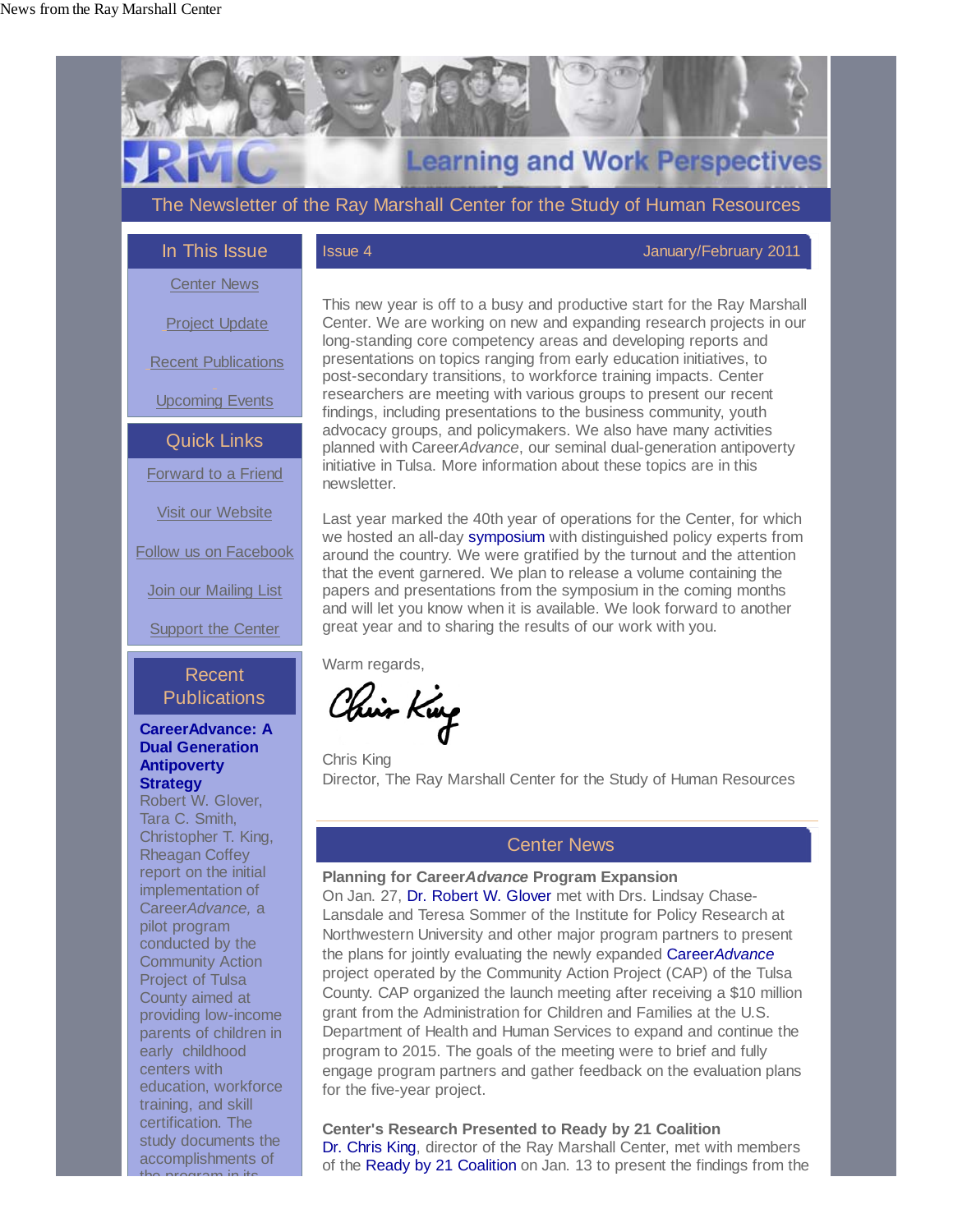the program in its initial year of operation, reviews the challenges faced by the program and its participants, and draws lessons and recommendations from the experience.

## **Findings from the 2010 Senior Surveys**

Greg Cumpton and Shelby Tracy present findings from the survey of area high school seniors conducted in the spring of 2010. The annual survey is a key component of the Central Texas Student Futures Project. Comparisons and trends between the 2010 senior survey and previous years' surveys are also presented in the report.

## Upcoming Events

**In February**: Central Texas Student Futures Project presentation to the Greater Austin Chamber of Commerce College Readiness Enrollment Support Team (CREST)

#### **Upcoming Reports:**

 - An Evaluation of **Workforce Development** Services in Travis **County**  - NCP Choices: Providing Workforce **Development** Services to Non-Custodial **Parents**  - Goodwill Strategies Positioning Project

Central Texas Student Futures Project. The Ready by 21 Coalition is a collaboration of more than 30 youth service providers working to prepare young people for and improve their outcomes in education, health, leadership and community engagement. Members of the coalition include Austin Independent School District, The Austin Project, Skillpoint Alliance, and the United Way of the Capital Area. The Student Futures Project is a partnership between the Ray Marshall Center, the Greater Austin Chamber and 11 Central Texas independent school districts engaged in recording and analyzing the progress of high school students as they move into higher education and the labor market. The presentation included factors significantly related to success in post-secondary enrollment and jobs. It also reviewed trends in demographics and enrollment. The information from the Student Futures Project provide the Ready by 21 Coalition with current data to help develop plans and effective targets for new youth initiatives.

## **Chris King Spoke at Texas Family Impact Seminar**

Dr. Chris King was a featured speaker at the 2011 Texas Family Impact Seminar hosted at the Texas Capitol on Jan. 31. These Seminars began as an initiative between the LBJ School of Public Affairs at the University of Texas and Texas Tech University and is aimed at providing state policymakers with nonpartisan, high-quality research on issues affecting Texas families. This year's topic focused on strategies for improving college enrollment and completion rates in Texas. Seminar attendees included state legislators and legislative staff.

**Center Provided Student Futures Project Update to CREST**  In January, Center associate director Deanna Schexnayder provided an update on the Student Futures Project to the Greater Austin Chamber's College Readiness and Enrollment Support Team (CREST). CREST is made up of school district and area college representatives working to help students prepare for and complete post-secondary enrollment. The presentation included data from the recently published Findings from the 2010 Senior Surveys, which gathered responses from over 9,700 high school seniors in Central Texas. The report provided a comparative look at post high school employment rates for previous graduation classes and also summarized the 2010 group's responses regarding employment, work and study time, college preparation, and financial aid application process.

# Project Update

HHS Awards \$10 million Grant to Expand Career*Advance* Community Action Project of Tulsa County received a five-year \$10 million grant from the U.S. Department of Health and Human Services' Administration for Children and Families (HHS/ACF) to expand the Career*Advance* program beginning in July 2011. This grant is one of 17 awarded by HHS/ACF in the country.

 Career*Advance* is a dual-generation antipoverty program that works to increase the success of early childhood development programs by providing parents with education and job training.The George Kaiser Family Foundation provided the initial funding for the program in 2008. Researchers from the Ray Marshall



Center led the design of the program's workforce training model. The Center will receive a portion of the grant to continue pro